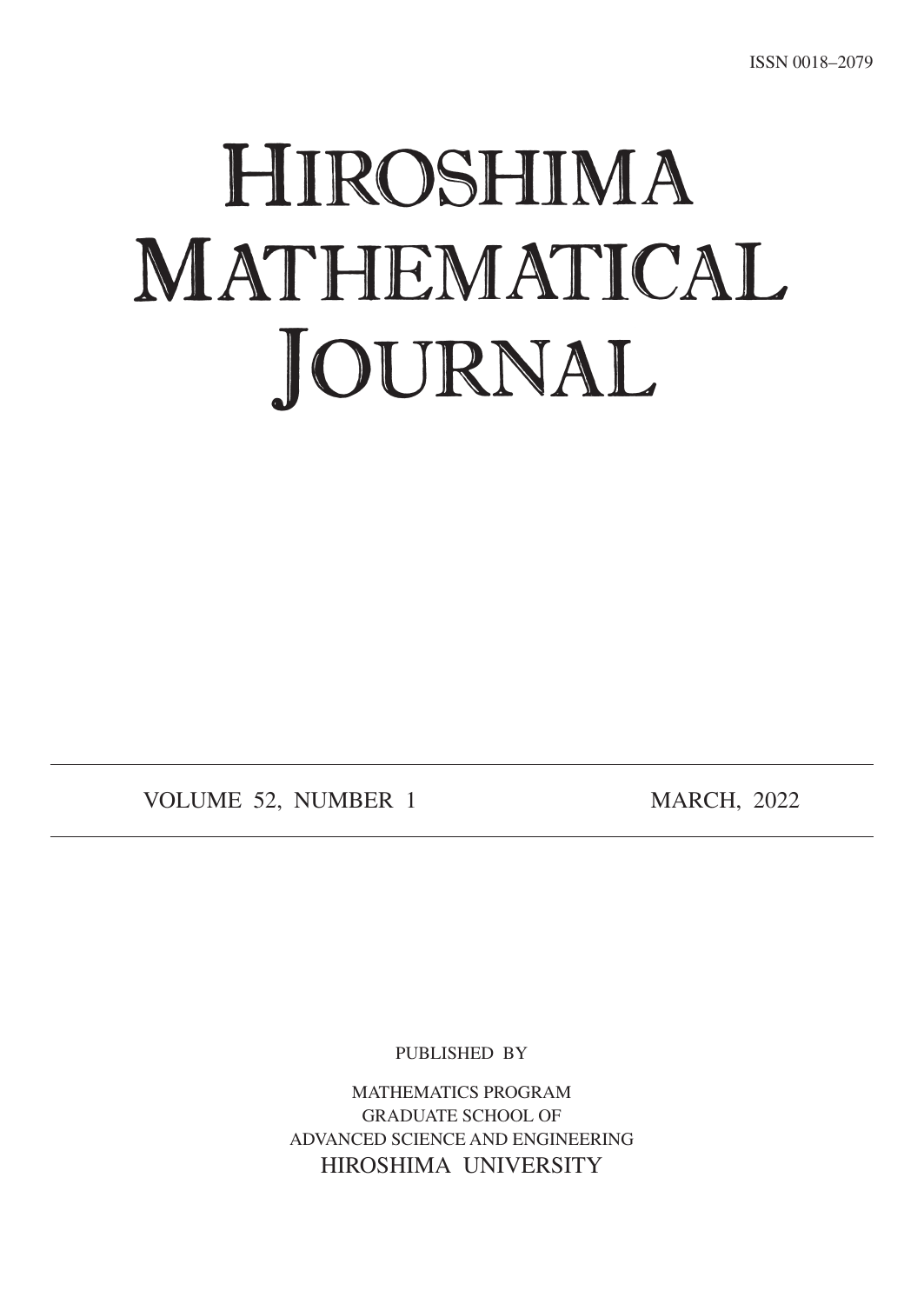## **Journal Mathematical Hiroshima**

Editors

| Yuya KODA (Managing Editor) |                     |
|-----------------------------|---------------------|
| Makoto ABE                  | Shoichi FUJIMORI    |
| Naoki HONDA                 | Makoto IIMA         |
| Akihiko INOUE               | Mishio KAWASHITA    |
| Shun-ichi KIMURA            | Makoto MATSUMOTO    |
| Tetsu MIZUMACHI             | Yuki NAITO          |
| Kunimochi SAKAMOTO          | Ichiro SHIMADA      |
| Hirofumi WAKAKI             | Hirokazu YANAGIHARA |

Hiroshima Mathematical Journal is a continuation of Journal of Science of the Hiroshima University, Series A, Vol.  $1 \sim$ Vol. 24 (1930 $\sim$ 1960) and Journal of Science of the Hiroshima University, Series A-I, Vol.  $25 \sim 34$  (1961~1970).

Starting with Volume 4 (1974), each volume of Hiroshima Mathematical Journal consists of three numbers annually. This journal publishes original papers in pure and applied mathematics.

Copyright © by Editorial Board of Hiroshima Mathematical Journal Mathematics Program, Graduate School of Advanced Science and Engineering Hiroshima University

> Printed by Letterpress Co., LTD. Hiroshima, Japan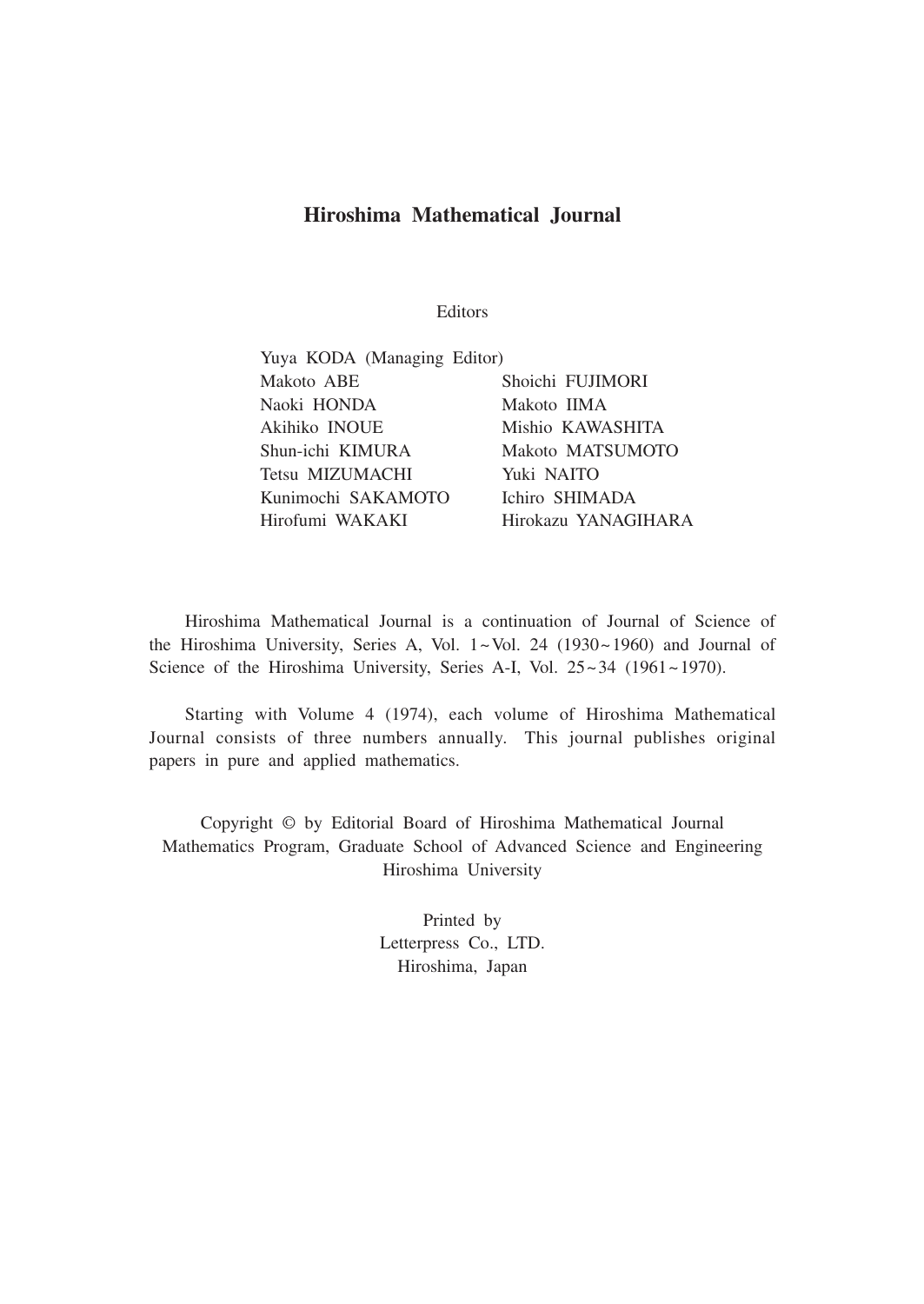## **Instructions for Authors**

- 1. Manuscripts should be written in English and should contain
	- $(i)$  title
	- (ii) name(s) of author(s)
	- (iii) abstract
	- $(iv)$  2020 Mathematics Subject Classification Numbers
	- $(v)$  key words
	- $(vi)$  body of the paper
	- (vii) references
	- $(viii)$  affiliation(s), address (es) and e-mail address (es)

in this order. For symbols and style conventions, authors should consult current issues of the journal. The LaTeX style file of HMJ and its documentation can be obtained from the HMJ web page.

2. Manuscripts should be submitted electronically in PDF format using the online submission form (in EditFlow®).

EditFlow<sup>®</sup> submission page of HMJ: https://ef.msp.org/submit/hmj

- 3. When the manuscript is accepted for publication, the author will be asked for the LaTeX source file and the pdf file (the dvi file) which must be identical to that of the final version of the manuscript.
- 4. The pdf files of papers published in the journal will be offered to the public without charge on the journal's homepages HMJ online and Project Euclid. Authors will be asked to give consent for the journal to publish electronically as well as in print. Authors reserve the right to post their papers on the authors' homepages.
- 5. The address and the e-mail address of the HMJ office are:

Hiroshima Mathematical Journal, Mathematics Program, Graduate School of Advanced Science and Engineering, Hiroshima University, Higashi-Hiroshima, 739-8526 Japan Tel:  $+81 - 82 - 424 - 7350$ Fax:  $+81-82-424-0710$ e-mail: hmj@hiroshima-u.ac.jp HMJ web page: http://www.math.sci.hiroshima-u.ac.jp/hmj/index.html